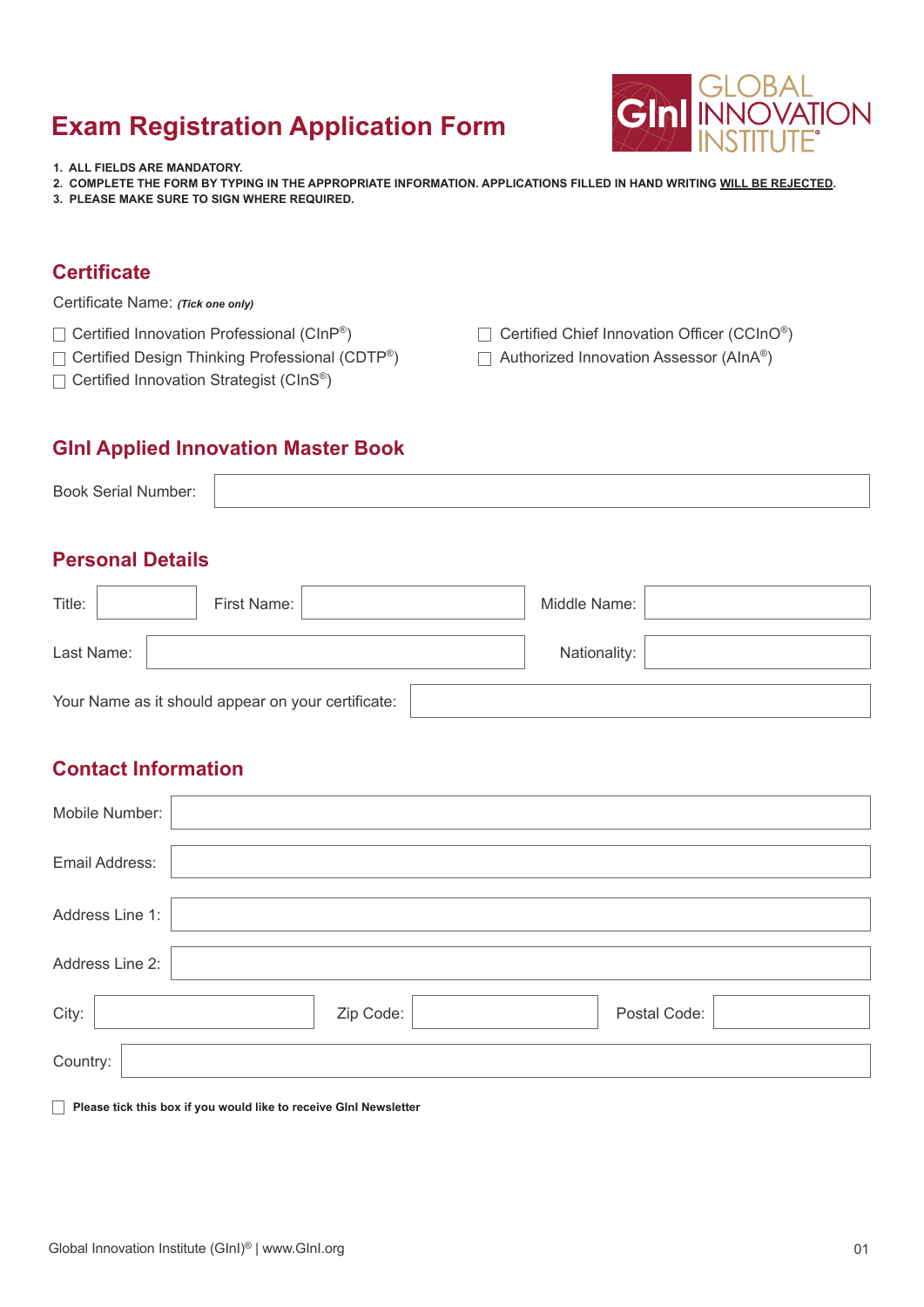

### **Billing Address**

*To whom the invoice should be addressed*

| Organization Name:                              |        |           |            |              |                          |  |
|-------------------------------------------------|--------|-----------|------------|--------------|--------------------------|--|
| First Name:                                     |        |           | Last Name: |              |                          |  |
| Email Address:                                  | Phone: |           |            |              |                          |  |
| Address Line 1:                                 |        |           |            |              |                          |  |
| Address Line 2:                                 |        |           |            |              |                          |  |
| Country:                                        |        |           | City:      |              | Zip Code:                |  |
| <b>Education</b>                                |        |           |            |              |                          |  |
| Highest level of education attained:            |        |           |            |              | Year degree was awarded: |  |
| Name of High School, College, or University:    |        |           |            |              |                          |  |
| Website of High School, College, or University: |        |           |            |              |                          |  |
| Program name:                                   |        |           |            |              |                          |  |
| Address Line 1:                                 |        |           |            |              |                          |  |
| Address Line 2:                                 |        |           |            |              |                          |  |
| City:                                           |        | Zip Code: |            | Postal Code: |                          |  |

Country: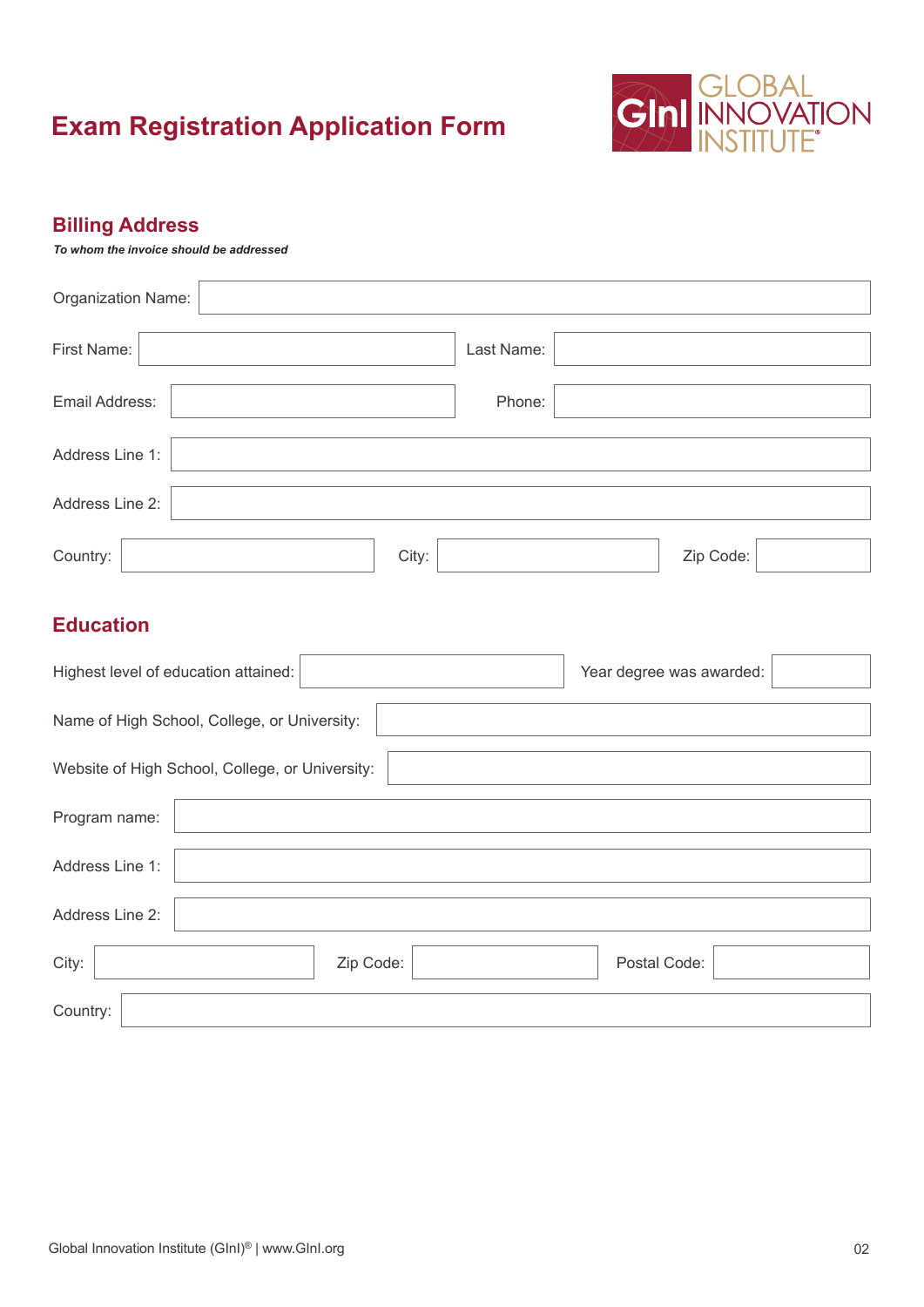

### **Work Experience 1**

*Please provide details about your work experience to the extent related to the certificate requirements you are applying for.*

| Started:  | Through: $\vert$  |
|-----------|-------------------|
| Position: | Primary Industry: |

### **Organization Details**

| Organization Name:    |           |              |  |
|-----------------------|-----------|--------------|--|
| Organization Website: |           |              |  |
| Address Line 1:       |           |              |  |
| Address Line 2:       |           |              |  |
| City:                 | Zip Code: | Postal Code: |  |
| Country:              |           |              |  |

| Direct Manager Name:         |  |
|------------------------------|--|
| Direct Manager E-mail:       |  |
| Direct Manager Phone Number: |  |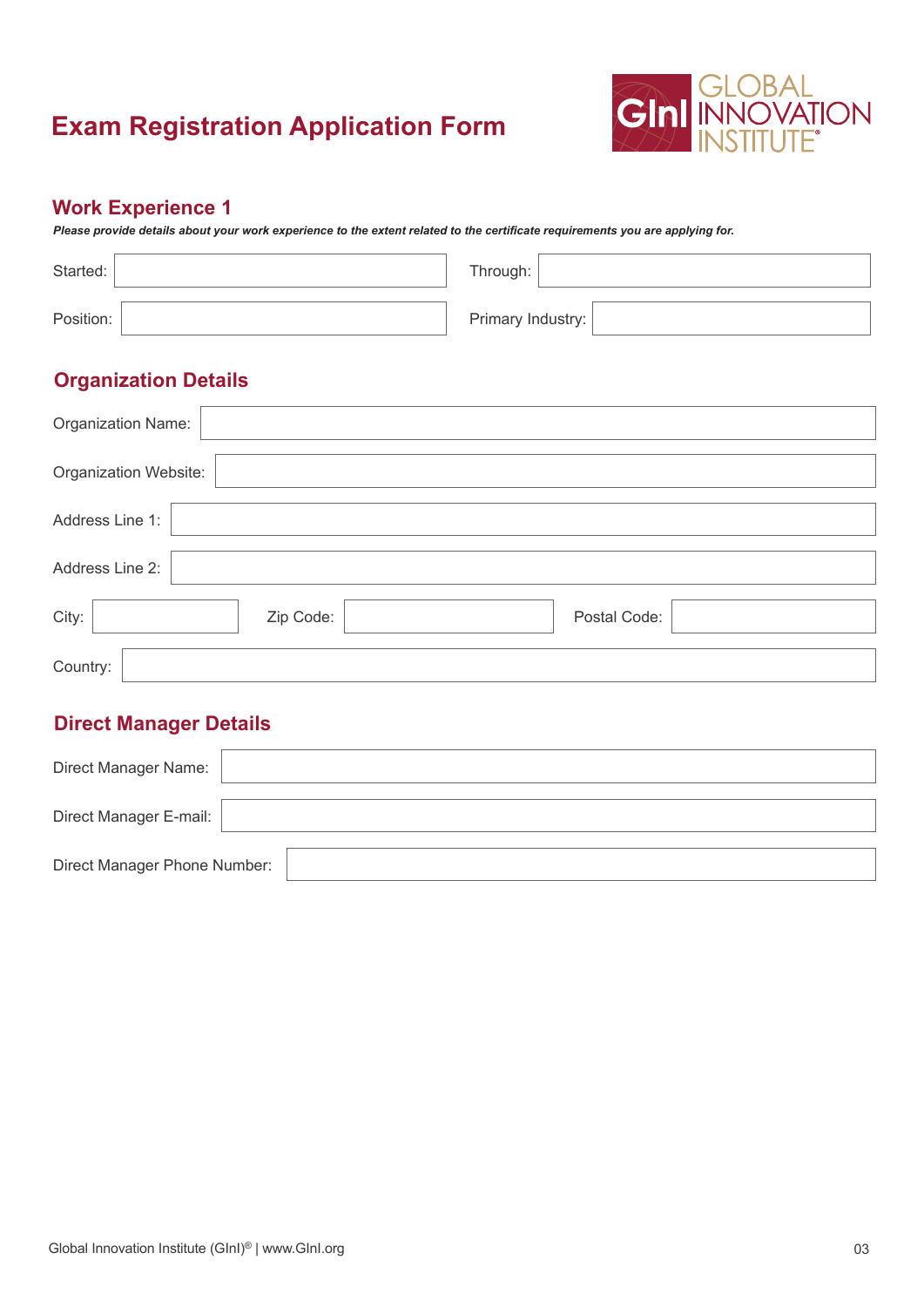

## **Work Experience 2**

| Started:  | Through:          |
|-----------|-------------------|
| Position: | Primary Industry: |

## **Organization Details**

| Organization Name:    |           |              |  |
|-----------------------|-----------|--------------|--|
| Organization Website: |           |              |  |
| Address Line 1:       |           |              |  |
| Address Line 2:       |           |              |  |
| City:                 | Zip Code: | Postal Code: |  |
| Country:              |           |              |  |

| Direct Manager Name:         |  |
|------------------------------|--|
| Direct Manager E-mail:       |  |
| Direct Manager Phone Number: |  |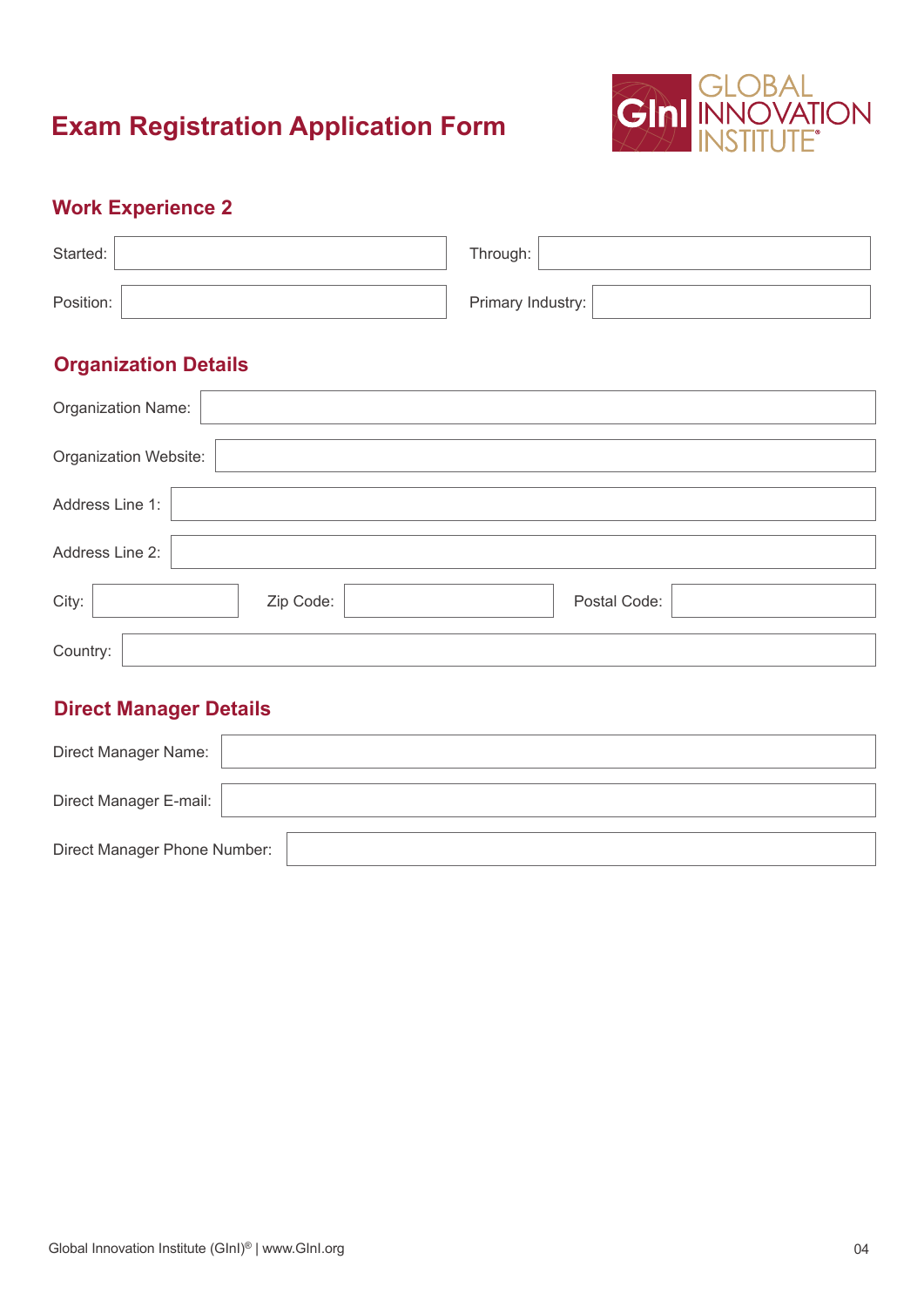

## **Work Experience 3**

| Started:  | Through:          |
|-----------|-------------------|
| Position: | Primary Industry: |

## **Organization Details**

| Organization Name:    |           |              |  |
|-----------------------|-----------|--------------|--|
| Organization Website: |           |              |  |
| Address Line 1:       |           |              |  |
| Address Line 2:       |           |              |  |
| City:                 | Zip Code: | Postal Code: |  |
| Country:              |           |              |  |

| Direct Manager Name:         |  |
|------------------------------|--|
| Direct Manager E-mail:       |  |
| Direct Manager Phone Number: |  |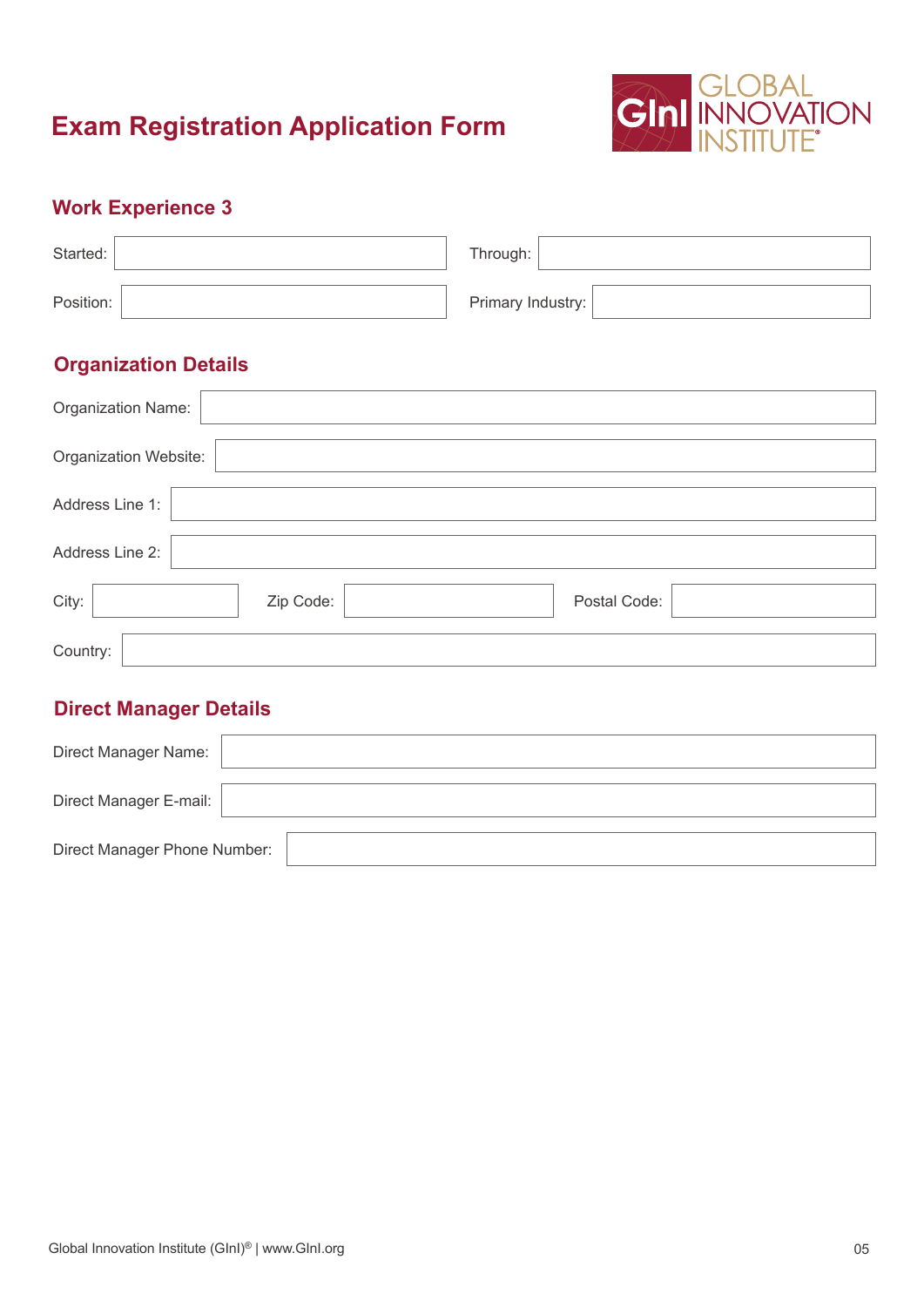

## **Work Experience 4**

| Started:  | Through:          |  |
|-----------|-------------------|--|
| Position: | Primary Industry: |  |

## **Organization Details**

| Organization Name:    |           |              |  |
|-----------------------|-----------|--------------|--|
| Organization Website: |           |              |  |
| Address Line 1:       |           |              |  |
| Address Line 2:       |           |              |  |
| City:                 | Zip Code: | Postal Code: |  |
| Country:              |           |              |  |

| Direct Manager Name:         |  |
|------------------------------|--|
| Direct Manager E-mail:       |  |
| Direct Manager Phone Number: |  |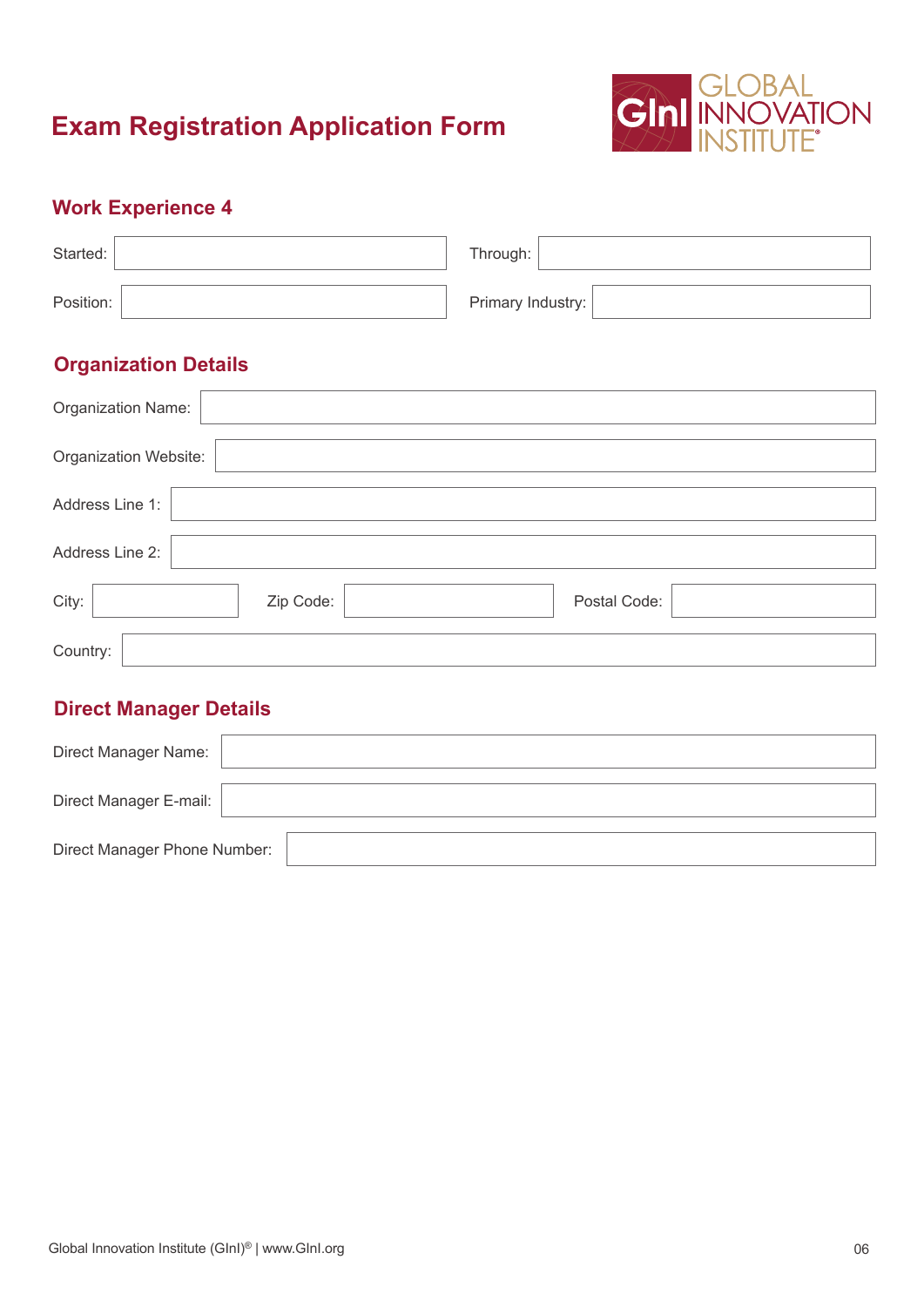

### **Work Experience 5**

| Started:  | Through:          |
|-----------|-------------------|
| Position: | Primary Industry: |

## **Organization Details**

| Organization Name:    |           |              |  |
|-----------------------|-----------|--------------|--|
| Organization Website: |           |              |  |
| Address Line 1:       |           |              |  |
| Address Line 2:       |           |              |  |
| City:                 | Zip Code: | Postal Code: |  |
| Country:              |           |              |  |

### **Direct Manager Details**

| Direct Manager Name:         |  |
|------------------------------|--|
| Direct Manager E-mail:       |  |
| Direct Manager Phone Number: |  |

#### **Please attach the following documents:**

- 1- A copy of your passport
- 2- Copy of the highest education degree attained

| I hereby certify that the above information given are true and correct as to the best of my knowledge. |            |  |
|--------------------------------------------------------------------------------------------------------|------------|--|
| Name:                                                                                                  | Signature: |  |

 *Note: Digital Signature is Accepted*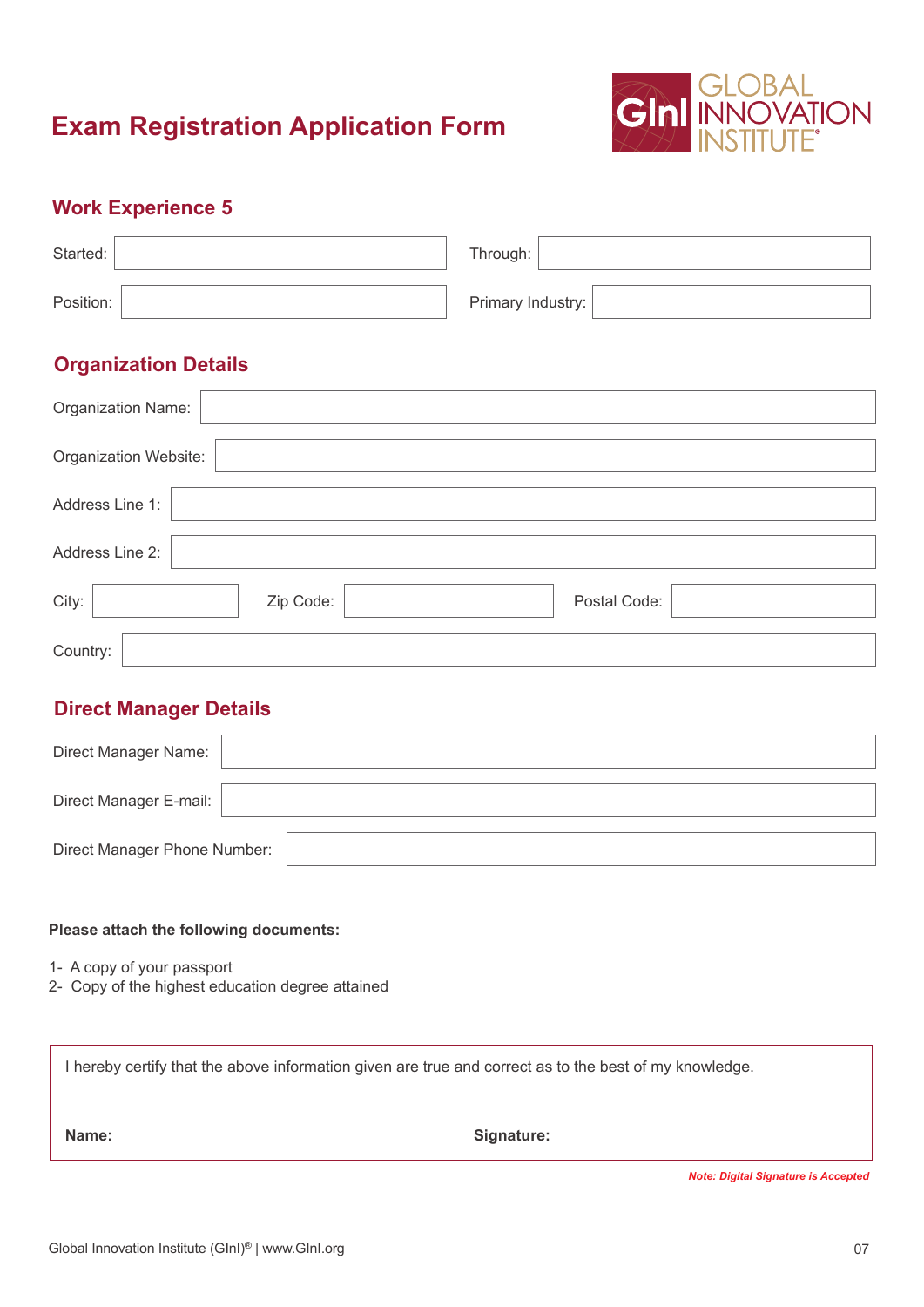# **Certificate Guidelines**



## **Application Audit**

GInI periodically audits a percentage of applications to confirm the experience and/or education documented on certification applications. The purpose of these audits is to enhance the credibility of the GInI certification program and of GInI's certification holders. For each certification, a specified percentage of applications are randomly selected for this audit.

If your application is selected for an audit, you will be notified by email after payment of the Exam Enrollment Fee is received. The electronic audit notification provides detailed information on how to comply with the terms of the audit. During an audit, you will be asked to submit supporting documentation such as:

- **1. Copies of your diploma / global equivalent.**
- **2. Letter of experience signed by your supervisor(s) or manager(s) on company letterhead.**

GInI provides you with 90 days to submit the requested documentation. If you are able to provide the necessary documentation to meet the terms and requirements of the audit process, the audit should take about five to seven business days to complete. You can send the completed audit forms by regular postal mail to the address below:

#### **Global Innovation Institute**

Attn.: Certification Audit Group 38 West Fulton, Suite 400 Grand Rapids, MI 49523 USA

GInI will not accept faxed or emailed audit documents. Please send all materials at one time, or in one envelope, to expedite the auditing process.

You may not continue with the certification process until you have complied with the audit requirements. Incomplete submissions will not be processed and will result in failure of the audit. In the case of a failed audit, the certification fee, minus a processing fee will be refunded. The Certification Department will address further actions on a case-by-case basis.

### **Maintain Your Certificate**

Your certificate is active for a period of t hree (3) years, beginning on the day you initially pass the certification exam. In order to maintain your certification, you must obtain the required number of Innovation Development Units, or IDUs, within those t hree (3) years, and prior to the certificate expiration date .

The required IDUs for each certification are as follows:

| Certified Innovation Professional (CInP) <sup>®</sup>      | 45 IDUs during 3-year cycle |
|------------------------------------------------------------|-----------------------------|
| Certified Design Thinking Professional (CDTP) <sup>®</sup> | 30 IDUs during 3-year cycle |
| Certified Innovation Strategist (CInS) <sup>®</sup>        | 45 IDUs during 3-year cycle |
| Certified Chief Innovation Officer (CCInO) <sup>®</sup>    | 60 IDUs during 3-year cycle |
| Authorized Innovation Assessor (AInA) <sup>®</sup>         | 60 IDUs during 3-year cycle |

Within 6 weeks of your certificate expiration date, you must submit a Continuation Application in which you will self-certify your completion of the required IDUs and pay the continuation fee. If you have failed to achieve the nesccary number of IDUs, you can maintain your current certification by retaking the certification exam again before the end of your 3- year certification cycle.

You can also reinstate a lapsed certification by retaking the certification exam again.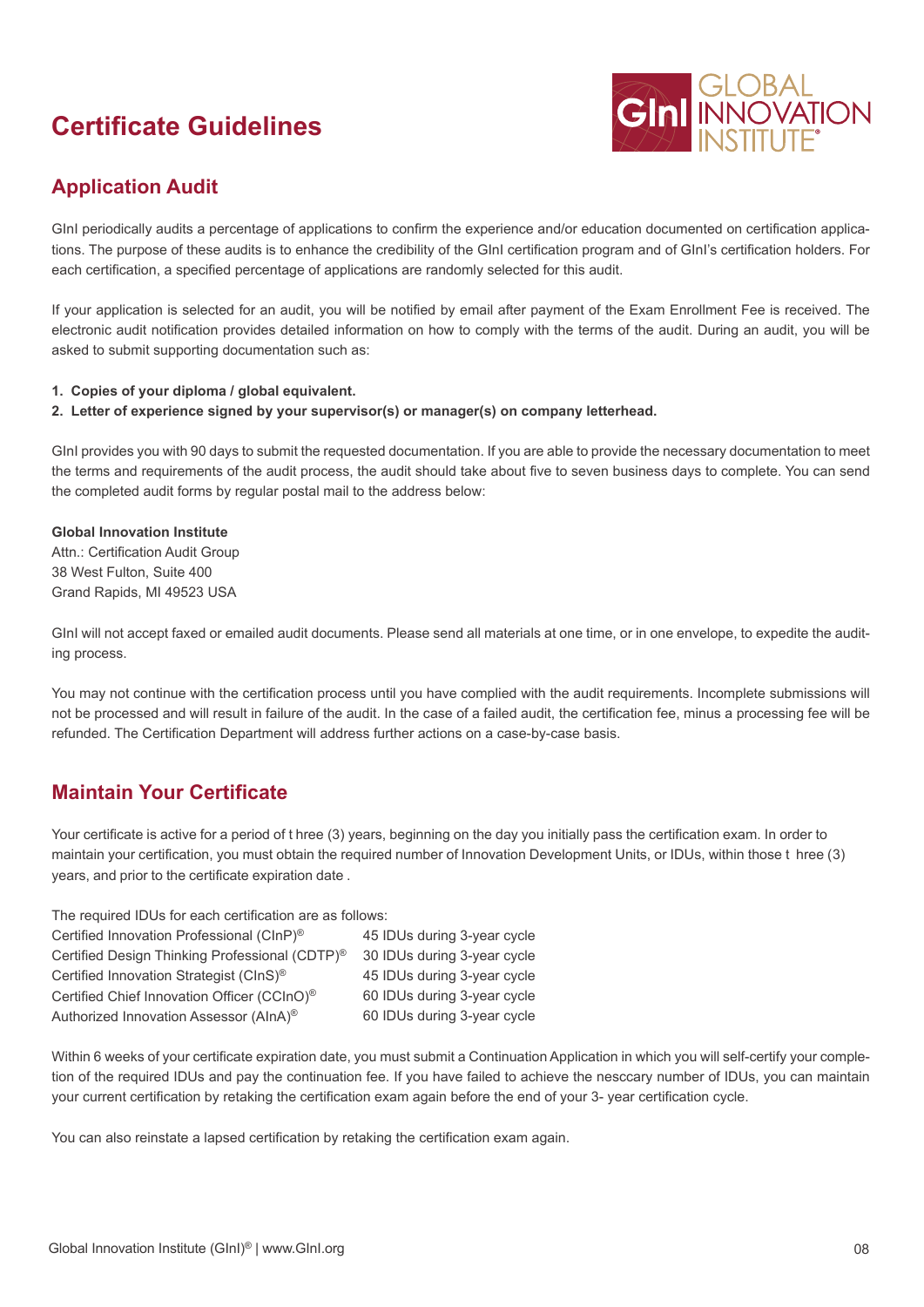# **Certificate Guidelines**



#### **Continuing Education (40 IDU's maximum)**

You can earn 40 IDU`s in continuing education. There is, however, a limit of 15 hours for video conferences, audiotapes, webcasts and podcasts. You will earn one (1) IDU credit hour for every hour of continuing education, not including registration, meals, breaks, exhibit hall time, "pre-work," etc.

Continuing Education activities include:

- College and University Courses
- Conferences and Seminars
- Workshops
- E-Learning Courses
- Webinar/Webcasts, Video-conferences (15 IDU's limit)

#### **Instruction / Teaching (30 IDU's maximum)**

Instruction / teaching activities include:

- 1- Conducting a formal presentation within your organization
- 2- Teaching a course or workshop or presenting a seminar or conference session

You may earn reaccreditation IDU`s only for the first time you give the same presentation or teach a course, workshop, etc., even if you present to different audiences. You earn 1 IDU for every hour of presentation time

#### **On-the-Job-Experience (30 IDU's maximum)**

You can earn reaccreditation credit for a first-time on-the-job project if it adds to your Innovation knowledge. Examples of projects that earn credit include:

- Research and design of an Innovation Strategy
- Research, design and implementation of an innovation tool or system
- Participation in an Innovation Senior Comity and implementing procedures through the organization
- Development of an Innovation strategy framework
- Innovation Lab implementation

Recording on-the-job projects:

To earn IDU`s in this category, you must describe in your application how this project added to your Innovation knowledge. For any first-time work experience, it's likely that you will spend more time researching,designing and implementing the new work product than the maximum available in this category. To record your time:

- 1- List the work project(s) and the duration dates
- 2- Calculate the number of hours spent on the work project
- 3- If the time spent on the work project(s) exceeds the 30-hour maximum, request the maximum number of IDU`s

#### **Research and Publishing (20 IDU's maximum)**

You can earn IDUs in this category by conducting primary research on an Innovation-related topic and then writing and publishing the results of that research in a scholarly Innovation journal or publication. Your research must be independent of your regular job duties.